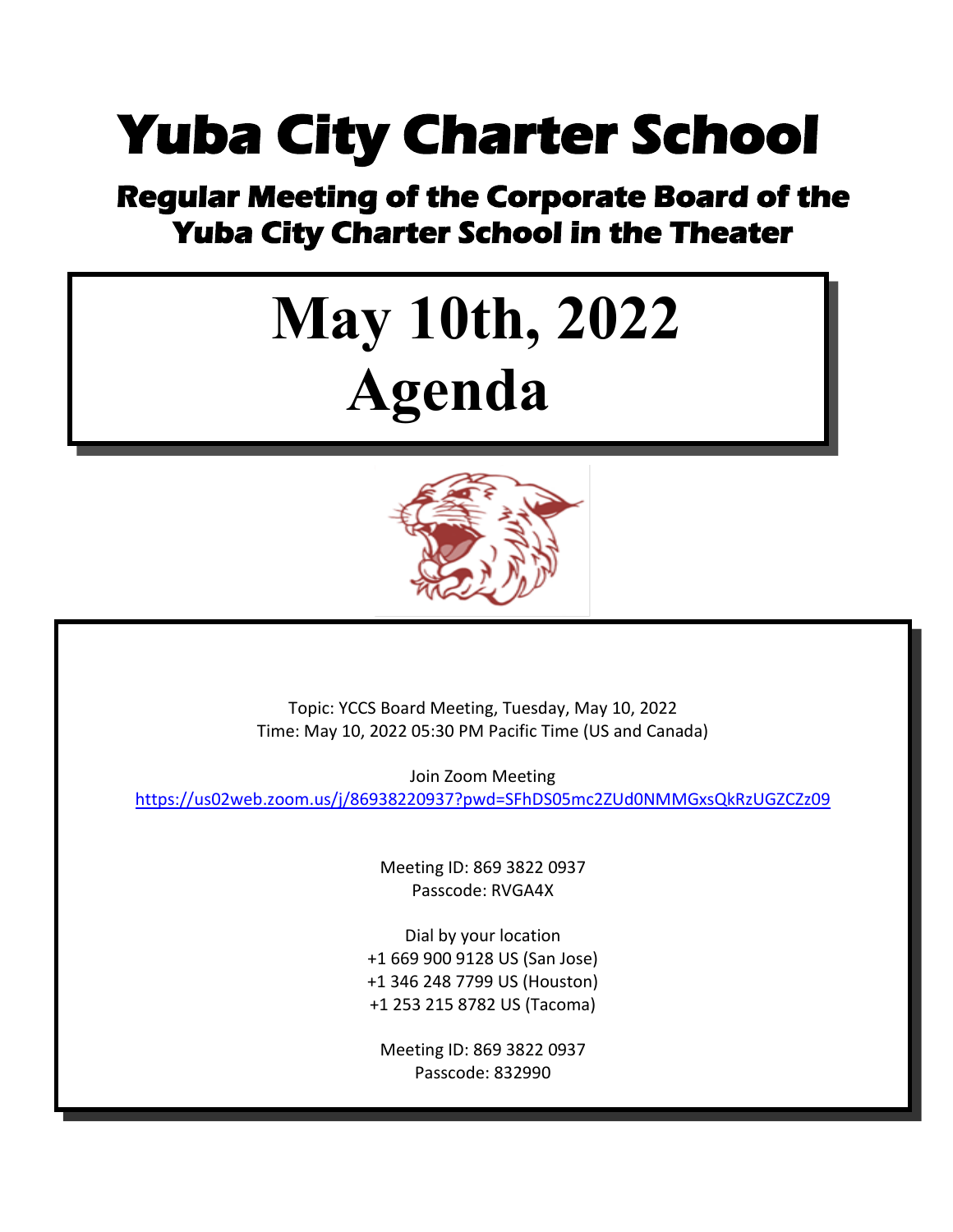#### **2021-2022 CORPORATE BOARD REGULAR MEETING May 10th, 2022- 5:30 p.m. 256 Wilbur Avenue, Building A Yuba City, CA 95991**

All meetings of the Yuba City Charter School Corporate Board are open to the public. From time to time, the Board may be required to discuss certain matters, as defined by State Law, in a closed session. When such an occasion arises, the presiding officer will announce that the Board is adjourning to a closed session, and will explain the purpose of the closed session.

#### **I. CALL TO ORDER**

#### **II. ROLL CALL**

| Pete Bakis, President         | Marvin Gieber, Vice President/Treasurer |
|-------------------------------|-----------------------------------------|
| Geri Yadon, Secretary/Clerk   | Vacant, Trustee                         |
| Tara Perrin-Preus, Trustee    | James Ferreira, Superintendent          |
| Shelley Priddy, YCUSD Liaison | Jasmine Norton-Smythe - ASB President   |
|                               |                                         |

#### Notice to the Public:

the topic about which you wish to speak and present it to the Board Recorder. If you wish to speak about more Members of the audience are given an opportunity to address the Board regarding items not listed on the agenda. If you wish to speak about an item not appearing on the agenda, please fill out a Speaker Card noting than one topic, please fill out a separate card for each topic. The President will recognize those members of the audience who wish to speak. The President may set a time limit on each person's remarks, if necessary. Each person wishing to speak will be asked to identify himself before speaking. No action will be taken during *these discussions or presentations. Public comment shall be limited to matters within the "subject matter* jurisdiction" of the Board. A matter is within the "subject matter jurisdiction" of the Board if it relates to the roles and responsibilities of the Board as set forth in the Board bylaws. Speakers are cautioned that under California *law no person is immune from liability for making intentionally false or defamatory comments regarding any person simply because the comments are made at a public meeting.*

#### **III. PLEDGE OF ALLEGIANCE/MOMENT OF SILENCE**

*The audience will be asked to stand for the Pledge of Allegiance followed by a moment of silence.*

- **IV. COMMENTS FROM THE PUBLIC ON ITEMS NOT ON THE AGENDA**
- **V. Public Meeting – English Learner Advisory Committee, District English Learner Advisory Committee, Parent Advisory Committee**
	- **1. ELD**
	- **2. Spanish language electives**

#### **VI. Public Hearing**

**1. LCAP**

#### **VII. AGENDA REORGANIZATION**

#### **VIII. DISCUSSION ITEMS**

- **A. Budget & Financials – LCAP**
- **B. ASB Report**
- **C. School Safety**
- **D. Capturing Kids Hearts**

#### Notice to the Public:

As the Board discusses agenda items, audience participation is permitted. Generally, the President will ask Board Members for their remarks before recognizing requests to speak from the audience. At the President's discretion, agenda items may be considered in other than numerical order.